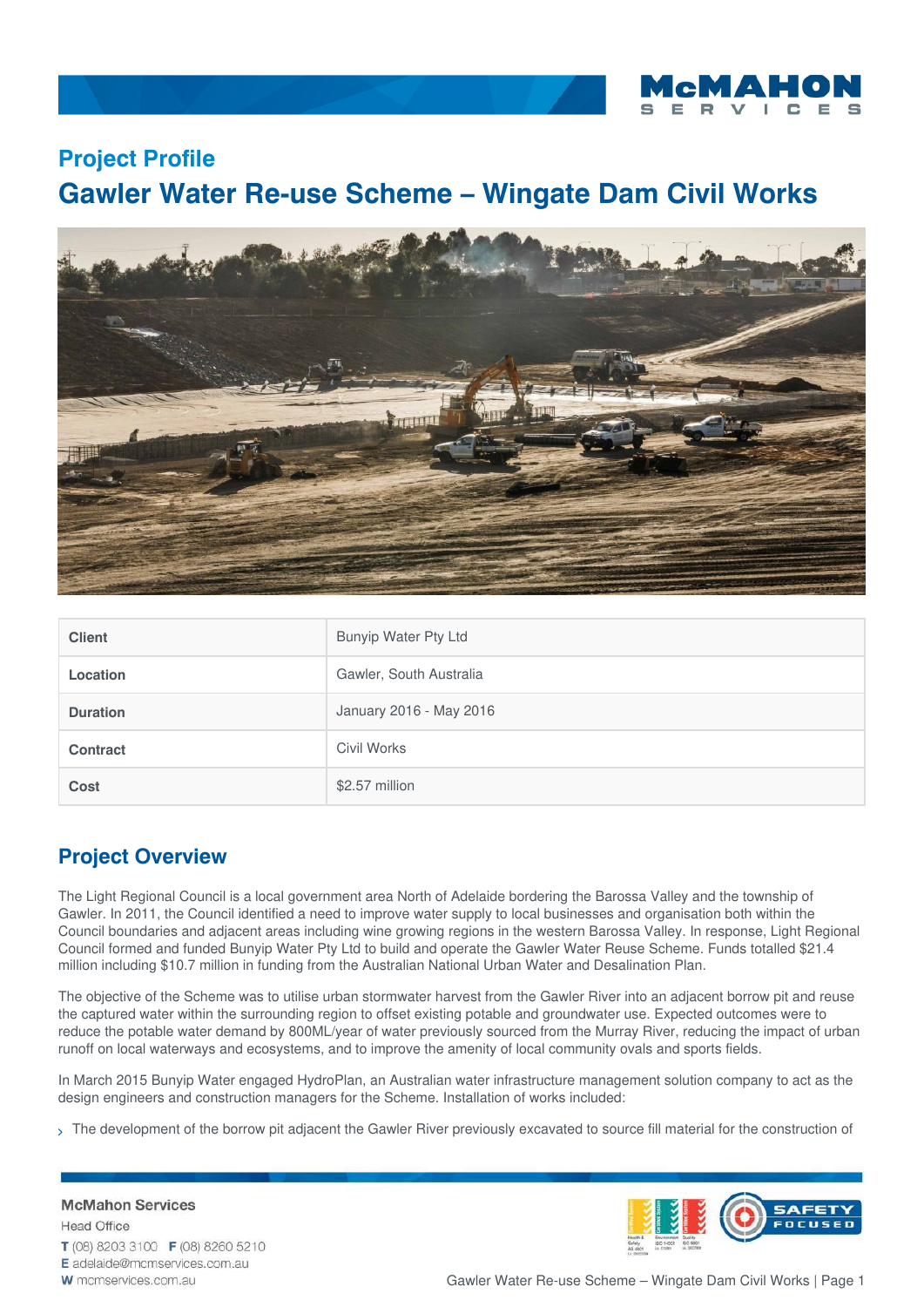

the Northern Expressway, forming it into the Wingate Basin with the capacity for 430ML water storage below the surrounding flood plain

- The construction of the 680ML Hill Dam in Sepplesfield with the capacity to gravity feed water to vineyards up to 5km North and 8km South of the dam location  $\mathbf{v}$
- Construction of a 35km pipeline up to 500mm in diameter linking the two dams and other Scheme infrastructure
- Associated system infrastructure including water treatment systems, an upgrade to the managed aquifer recharge system in Kangaroo Flat for underground water storage for reuse during summer periods, five pump stations and the Eden Buffer tank on the pipeline alignment.  $\mathbf{\bar{5}}$

Wingate Basin is adjacent to both the Northern Expressway and Gawler River and is located in the southwestern extent of the Scheme. One pump station (Pump Station 1) lifts stormwater from the Gawler River bypass channel when a stream gauging station triggers harvesting, typically when flows are above the environmental threshold of 616L/s. The system design ensured that when Wingate Basin fills with stormwater that water can then be on-pumped (Pump Station 2) approximately 27km Northwest into the Hill Dam.

# **Scope of Work**

McMahon Services through a competitive tender process was awarded the contract to deliver the Wingate Basin Civil Works. Early geotechnical testing determined that the basin could be clay lined using in-situ materials in lieu of much more expensive artificial liners. Bulk earthworks were designed to balance cut/fill and re-shape the existing borrow pit to maximise its storage capacity to over 430ML.

The inner Lower Basin, an artificially lined 5ML storage at the Northwest invert of the Wingate Basin was designed to store future overflows of recycled wastewater sourced from the nearby recycled wastewater Virginia Pipeline and control intakes into the Pump Station 2 manifold arrangement. Additionally, gabion baskets acted as filters around this area to naturally screen larger objects from the stormwater harvested via the river.

McMahon Services scope of works included:

- Site clearing, stripping and stockpiling topsoil and stormwater demolition
- Construction of stormwater cut-off swales and a swale to redirect stormwater flows from the adjacent Northern Expressway
- Bulk earthworks to design subgrade level including underside of clay liner and pavement, and separating and stockpiling any suitable clay for use in the clay liner
- $>$  Installation of stormwater culverts and headwalls including scour protection at four locations
- $>$  Installation of a pump station (Pump Station 1) main chamber, flow meter chamber and outlet structure
- $_>$  Installation of a second pump station (Pump Station 2) inlet pit, a high density polyethylene (HDPE) 800mm diameter inlet pipe, HDPE 500mm pump risers installed 0.5m above design finished ground level, controlled low strenght material (CLSM) backfill support, and a reinforced concrete slab for the later installation by others of pumps, pump control room and systems, filtaration room and storage tanks
- $_>}$  Selection of suitable clay materials and their installation as a 600mm thick clay liner with works commencing at the base of the dam and progressing up the walls
- Spreading and compacting of 300mm of topsoil over clay liner to prevent excessive drying out of the clay
- > Construction of an access road track that continues around basin and protected in sections with W-Beam guard rails
- > Placement of erosion control geotextile and rock rip rap
- $>$  Supply and installation of ethylene propylene diene monomer (EPDM) liner across the Lower Basin incroporating 1.0m high gabion baskets
- $>$  Supply and installation of PVC conduits for high and low voltage power and communications cables including draw wires, cable pits and terminations at ground level
- $_{\mathrm{\mathrm{\mathrm{\mathcal{S}}}}}$  Installation of a perimeter fence and associated signage
- Installation of a low-volume irrigation system around the dam perimeter
- Soft landscaping including spreading of topsoil to bank slopes, hydro-mulching and planting of native vegetation.

Once completed, McMahon Services undertook 400,000m3 of earthworks which included 50,000m3 of 600mm clay installation and 21,900m3 of 300mm topsoil installation, 3km of access roads, 27 culverts, 6,400m2 of EPDM liner, 2470m of HEPE pipework, 300m of PVC conduits, 8,600m of fencing and 833m of irrigation systems.

# **McMahon Services**

**Head Office** T (08) 8203 3100 F (08) 8260 5210 E adelaide@mcmservices.com.au W mcmservices.com.au

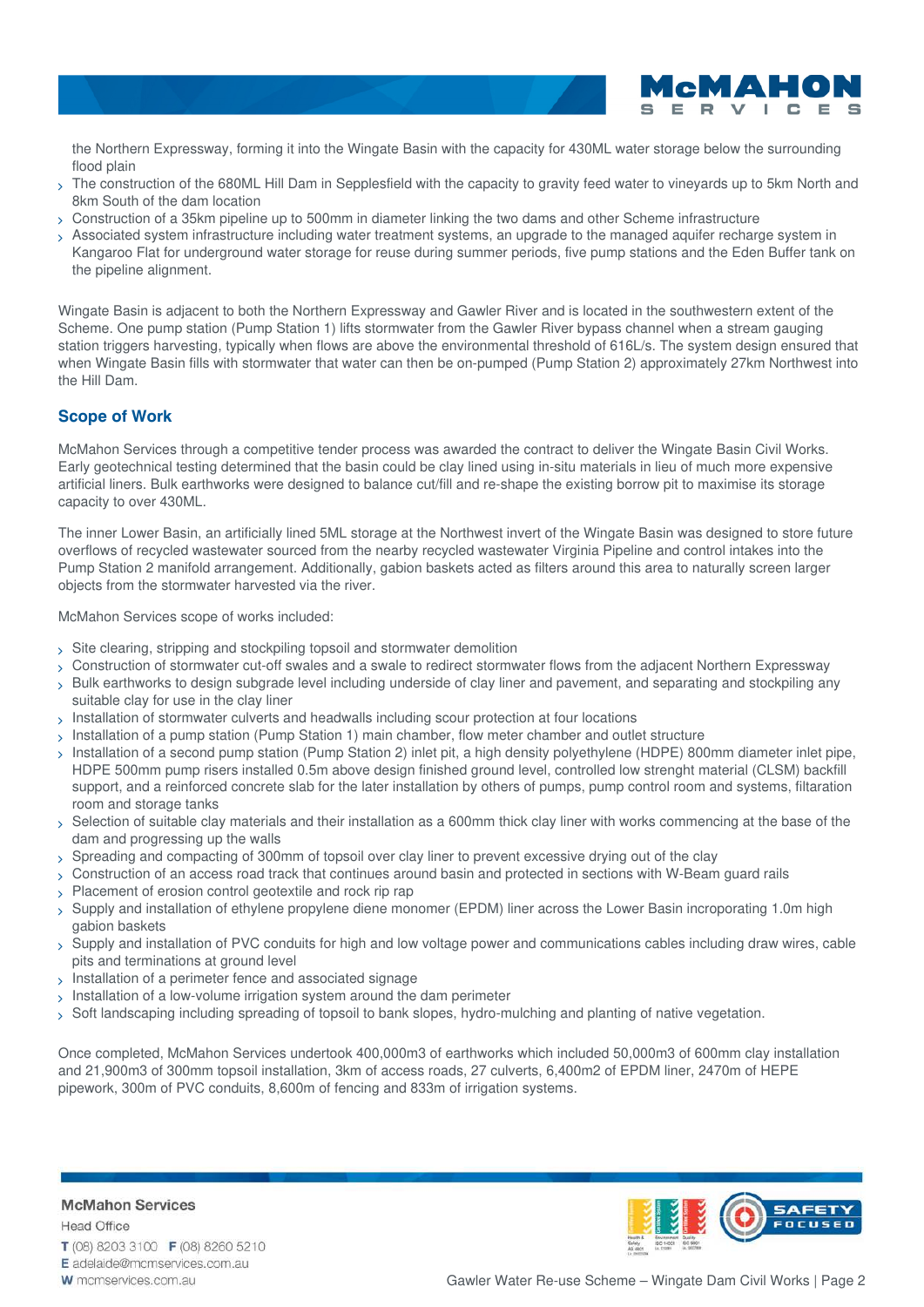

## **Innovations**

#### **Optimised earthworks delivery**

Early on it was identified that suitable clays required for the clay liner could be sourced from an adjacent paddock. After stockpiling, the clay liner was compacted to achieve a layer thickness ranging from the 300mm minimum required to 600mm in critical areas.

Clay liner and other local fill material identification provided significant project savings in terms of delivering times to site and associated haulage costs, significantly reduced traffic management egress and ingress from site, and savings from otherwise generated greenhouse gas emissions from the required haulage trucks. There was no requirement to source fill material from offsite locations or to remove spoil material offsite.

The already established relationships with neighbouring landowners proved fruitful, allowing for an easy agreement to borrow suitable clay from the adjacent paddock with no cost variation. The land was then later remediated and filled with excess soil sourced during the dam excavation.

Because McMahon Services was able to quickly mobilise to site company with our own owned and operated earthworks equipment, the majority of earthworks remained on track at all times and the majority of works were completed by April 2016. Excavation levels were modelled and recorded in the GPS systems installed in each excavator and grader on site, allowing for the finished embankments to be complete well within the design tolerances.

Earthworks were assisted by good weather conditions that resulted in almost no delays. Timing was optimal for seeding the embankments with grass, as autumn rains provided good conditions for turf growth to stabilise the basin embankments.

With the expected Gawler River flows in July and August 2015, it was decided that the wetland and embankment plantings would be deferred until the summer of 2016/2017. This was to avoid any flood damage that might occur due to prolonged inundation soon after planting and establishment. This decision proved to be the optimal course of action as the Gawler River received healthy flows in August 2016 which were harvested and stored in Wingate Basin.

## **Project Challenges**

#### **Pump Station 2 constructability challenges**

The Wingate Basin has a depth of 8.7m below the floodplain and thus required a careful design of the pump intake manifold arrangement. Early on it was identified that if the Scheme were to require future expansions it would require additional pumps, and these would be difficult and expensive to install if the appropriate structural infrastructure was not already in place. Therefore, the constructed HDPE pipe manifold intake included seven risers to allow for the easy installation of additional future pumps, motors, electrical transformers, switch rooms and control rooms if and when required. Only three risers were fitted with pumps at project completion, allowing for up to four additional pump at a later date.

The location of the risers required extensive excavation and benching in a tightly constrained section of the works. Due to the excavation depths required, the intake and riser assembly was fabricated prior to installation within the chamber.

McMahon Services designed and fabricated a complex steel frame to ensure verticality of the structure upon lifting and placement.

The pump chamber and risers needed to be held in place whilst careful backfilling and compaction occurred around them. The top of the risers had a tolerance of ±30mm, which was achieved through the use of a temporary bracing system.

The intake inlet pit cover design was also changed from original design to allow for a single sheet of fibre-reinforced plastic to be slid on and off the top of the lid and held down with four bolts.

This option resulted in a lighter and easier to remove option to the original design that called for an aluminium cover raised in 4m by 4m sections.

#### **Pump Station 1 Constructability Challenges**

**McMahon Services Head Office** T (08) 8203 3100 F (08) 8260 5210 E adelaide@mcmservices.com.au W mcmservices.com.au

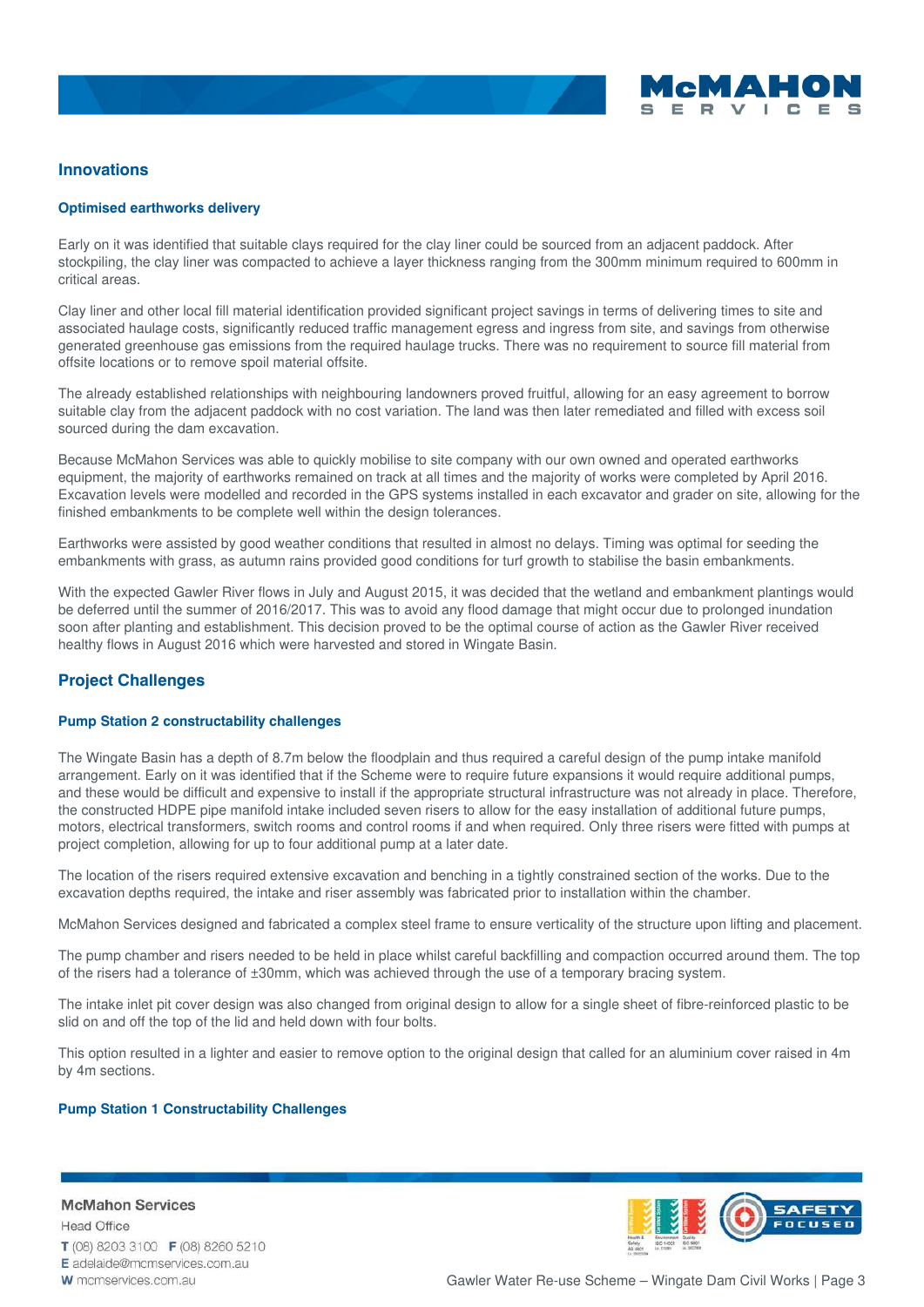

Pump Station one required an 8m deep chamber which would be difficult to install with an insitu solution. Therefore, it was decided that the pump chamber would be constructed of precast concrete elements which included an 8t base and four incremental 2m high sections of 6t each.

The project team installed the precast elements using a McMahon Services owned and operated 100t crane. This required managing the logistics of bringing the crane to site, manoeuvring it into position without impacting the integrity of the embankments, constructing a crane pad and commissioning lift studies.

Works were completed without incident and provided significant cost savings to the overall works.

# **Environmental Performance**

#### **Stormwater catchment savings**

When McMahon Services mobilised to site in December 2015, the existing borrow pit contained stormwater discharge. The 35km pipeline had recently been completed linking the Wingate Basin and the still to be constructed Hill Dam. At the time vineyard irrigation in the Hill Dam area had nearly exhausted their River Murray allocations. McMahon Services worked quickly to install temporary pumps connecting the pipeline to the stormwater catchments sending water to the Hill Dam area. This action prevented significant crop yield losses to an estimated \$30 million grape harvest and saved almost \$200,000 in construction water costs associated with the Hill Dam project.

#### **Noise reduction to minimise distress to local livestock**

The project site was surrounded by farm properties, many of which featured paddocked horses and sheep. McMahon Services worked closely with local property owners to minimise and muffle machinery noises where possible to reduce the risk of distressing livestock, particularly horses. A horse's sense of hearing is far greater than that of a human, and they can often be spooked by loud, sudden noises.

#### **Optimal latent ground conditions**

When McMahon Services mobilised our large fleet of earthmoving equipment to site it was identified that moisture conditions were almost perfect in the insitu soil for re-working the site and meeting compaction standards. Similarly, minimal dust was generated from the works due to the good moisture conditions prevalent at that time of year (mid-summer).

A significant outcome of the delivery strategy was that there was no need to source fill materials from offsite, dispose of excavated materials offsite, and all water used for compacting and dust management was either sourced from existing stormwater catchments in the borrow pit or was treated wastewater pumped in from the Bolivar Waste Water Treatment Plant 25km to the southwest. The significant savings to the project in terms of haulage that would otherwise be commonly experienced on a project of this size with the quantities of earth moved was significant, including carbon emission reductions from truck movements.

#### **Landscape protection of dam lining**

Modelling of and historical data sourced on the Gawler River flows demonstrated a variability in the security of supply of water to the Wingate Basin which would result in extreme variations in water levels. While regular stormwater inflows from natural drainage catchments would ensure that the invert of the storage would contain water, higher levels of the embankment would only be inundated for short periods during higher rainfall years. Maintaining the integrity of the clay liner would therefore be challenging and an innovative solution was required.

McMahon Services worked with HydroPlan to develop a layered landscape across the dam, which included native wetland plantings in the base and lower sections of the embankments, and turf grasses at higher levels. The irrigation sprinkler system near the top of the embankments ensured vegetation was watered during drier periods and ensured clay liner did not develop shrinkage cracks.

**McMahon Services Head Office** T (08) 8203 3100 F (08) 8260 5210 E adelaide@mcmservices.com.au W mcmservices.com.au

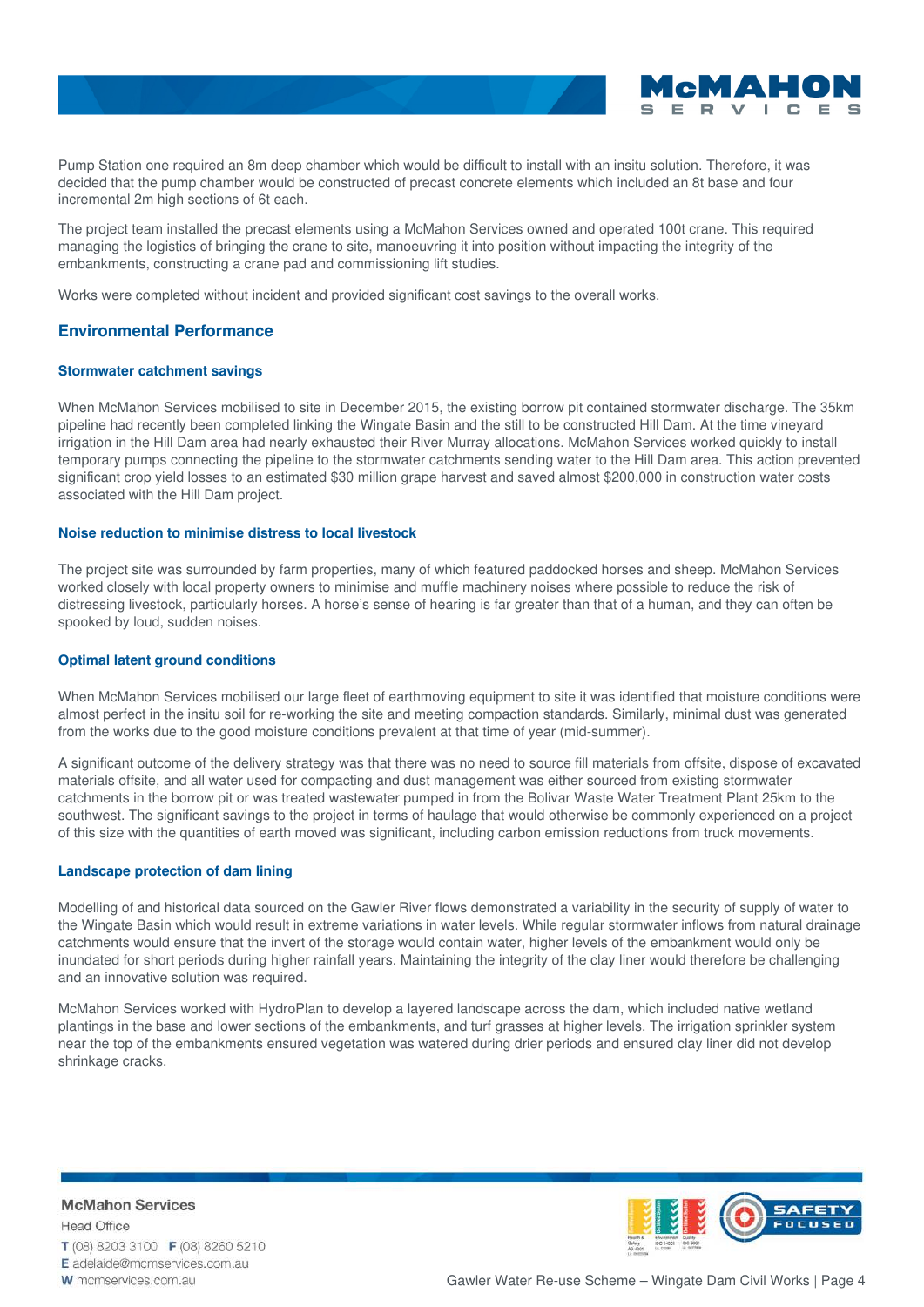

To ensure the invert was continuously covered in a layer of water, HydroPlan irrigation design engineers included in the design a connecting pipeline to treated wastewater from Bolivar Wastewater Treatment Plant, and providing for a future managed aquifer recharge expansion to include stormwater anticipated from the Roseworthy Township Expansion project, a rezoning of 560Ha of land that abuts the 35km pipeline route.

# **Community and Stakeholder Engagement**

McMahon Services was the only significant contractor on site and self-delivered the vast majority of the works, and therefore interfaces with other project parties was at a minimal for the works. Major subcontracted works included the installation of geofabrics and EPDM dam liners, compaction testing, gabion wall and reno mattress construction, and high voltage installation oversight.

The only other significant contractor on site was SA Power Networks who were decommissioning several power poles and replacing them with new ones, installing a new transformer and commissioning the electrical works that McMahon Services installed. Both parties worked collaboratively ensuring no disruption or interference with each other's schedules and delivery programs.

As well as operating as Construction Managers, HydroPlan were also the Design Engineers for the Scheme. McMahon Services worked closely with HydroPlan to ensure constructability of the design throughout the entire delivery process. This ensured that the final outcome delivered the Scheme objectives in the most cost effect means possible.

McMahon Services maintained constant communication with the neighbouring properties to ensure advanced notification of any works. These groups were provided with the contact details of senior personnel on the project should they have any concerns or queries during the construction period.

The project delivery team assisted local property owners through working and shaping local farm's paddocks to optimise them for agricultural produce, particularly potato farming. They also buried farmer's irrigation pipes and implemented noise mitigation strategies to minimise the distress of sudden noises for horses in neighbouring paddocks.

# **Local Participation**

The majority of works were self-performed with Adelaide-based McMahon Services people. Major subcontracted works included the installation of geofabrics and EPDM dam liners, compaction testing, gabion wall and reno mattress construction, and high voltage installation oversight.

Plant and equipment used on the project was sourced from McMahon Services owned and operated fleet and included 100t and 250t cranes, 12t, 20t and 30t excavators, WA480 loaders, 12t padfoot compaction rollers, 10t smooth drum rollers, 14M graders, D9 dozers, 27,000L water trucks, 40t dump trucks, 16t Franna Cranes, semi-tippers and bobcats. Workforce peaked at 28 personnel.





**McMahon Services Head Office** T (08) 8203 3100 F (08) 8260 5210 E adelaide@mcmservices.com.au W mcmservices.com.au